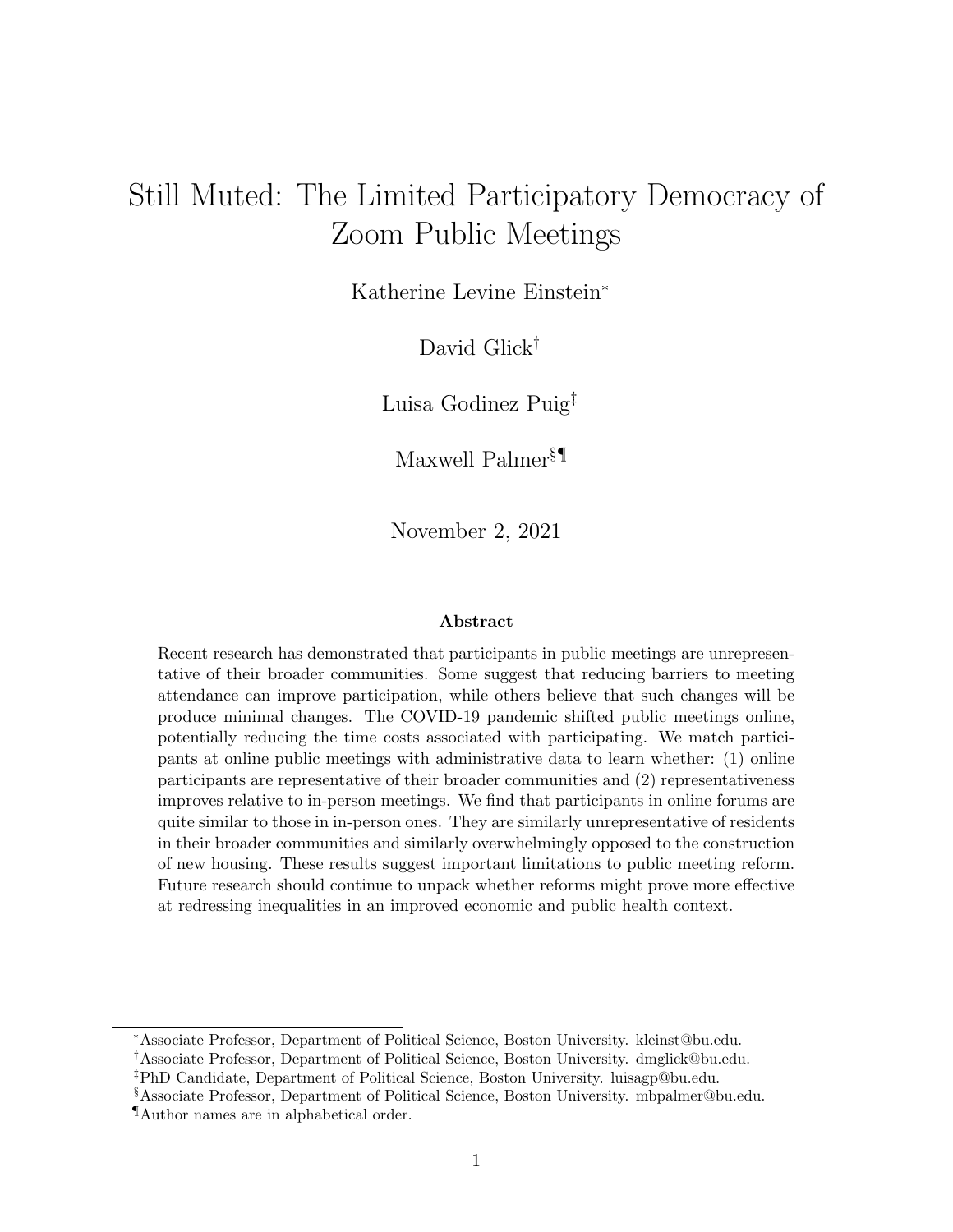The COVID-19 pandemic forced municipalities across the country to implement emergency health, economic, and social policies. It also required them to adapt formerly routine functions including in-person public proceedings on important policy issues such as housing and policing. After a brief pause, municipalities moved these meetings to online platforms. Prominent politicians, activists, and media believe that this shift significantly changed the composition of participants by lowering barriers for many people. For example, in a 2021 op-ed, the Boston Globe called for making such changes permanent: "allowing people to participate remotely has proved to be a big improvement, broadening the pool of participants" and two Boston City Councilors introduced an ordiance that would do so.<sup>[1](#page-10-0)</sup> Whether this optimism about online meetings' effect on participation is justified is an empirical question with important scholarly and policy implications. In this paper, we ask whether reducing participation costs diminishes political inequality. We collect novel administrative data about participation in post-COVID-19 online housing meetings for which potential participants do not have to leave their homes. Critically, these data are directly comparable to published findings about pre-COVID-19 in-person meetings [\(Einstein, Glick and Palmer 2019\)](#page-11-0). These questions, and our answers to them, sit at the intersection of literatures about public meeting structures (e.g. [Collins 2021\)](#page-11-1), housing politics (e.g. [Hankinson 2018\)](#page-11-2), and the effect of reforms on fundamental political participation (e.g. [Barber and Holbein 2020\)](#page-10-1).

Making important decisions through local participatory institutions is appealing in many ways. However, recent research (e.g. [Einstein, Glick and Palmer 2019\)](#page-11-0) has rigorously documented considerable demographic inequalities in participation in traditional public meetings and large skews in the positions that government hears through them. Recognizing such concerns, others have suggested reducing barriers and using alternative formats (including online) to improve participation (e.g. [American Academy of Arts and Sciences 2020,](#page-10-2) Strategy 3). Such ideas are intuitive. Among other things, participating in-person likely means leaving one's home for a couple of hours in the evening, traveling to a government building, and sitting through chunks of a boring meeting while waiting for deliberation on the issue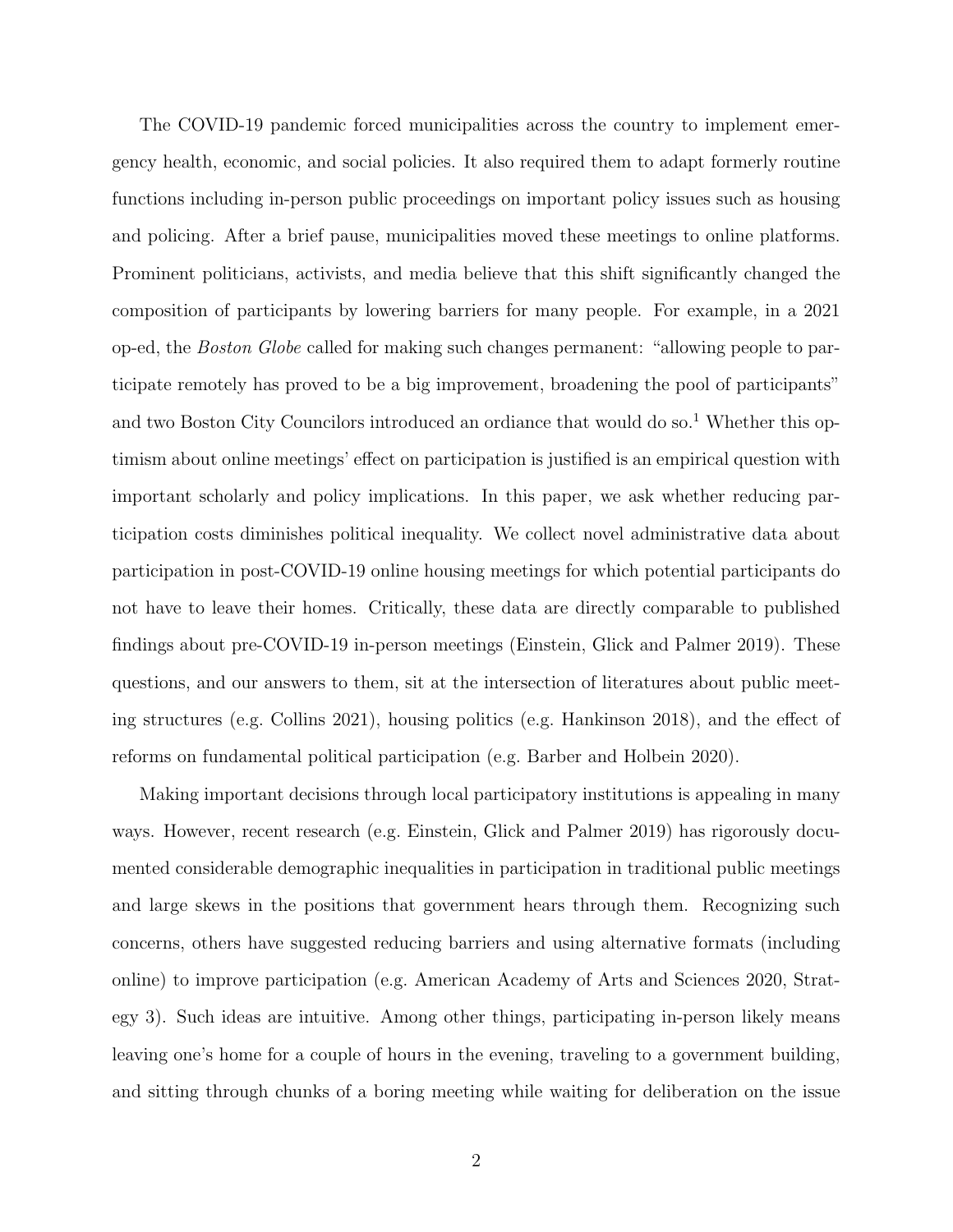on which you would like to participate. For many, it also requires finding child care, taking time off of work, sacrificing scarce leisure time, or other serious obstacles.

While online formats present their own challenges (see below), they seemingly mitigate many of these obstacles, Thus, the COVID-19 induced shift to online meetings provides an opportunity to directly test whether online formats change participation, and to more generally evaluate whether tangible barriers are the driver behind previously observed participatory inequalities. We do this by creating and analyzing data from online meetings in the same municipalities featured in [Einstein, Glick and Palmer](#page-11-0) [\(2019\)](#page-11-0). To preview our findings, we find that participatory disparities largely persist in online forums. As in traditional meetings, participants are older, whiter, and more likely to be homeowners than voters in their broader communities. Changes in local meeting institutions alone, then, do not appear to dramatically shift the composition of participants and remedy troubling disparities in who participates.

The broader literature provides reasons to expect that reducing participatory barriers may help promote civic engagement and political participation [\(Norris et al. 2000\)](#page-12-0). Recent studies of mail-in voting, for example, suggest that reducing the costs to participation may increase it [\(Barber and Holbein 2020;](#page-10-1) [Thompson et al. 2020\)](#page-12-1) among a more representative subset of the population [\(Bonica et al. 2020\)](#page-10-3). The internet may similarly play an important role in facilitating political participation from underrepresented groups. Some research suggests that it can increase political engagement by supporting the recruitment of disengaged populations [\(Mossberger, Tolbert and McNeal 2007;](#page-12-2) [Gil De Zuniga, Puig-I-Abril and](#page-11-3) [Rojas 2009\)](#page-11-3). Online forums reduce the costs of participation as they requires less time, physical inconvenience, and monetary costs compared to in-person meetings [\(Tolbert and](#page-12-3) [McNeal 2003;](#page-12-3) Jung, Kim and De Zúniga 2011). Skilled internet users may be part of previously disengaged groups in offline political interactions [\(Krueger 2002\)](#page-12-4). What's more, online public meeting participation requires minimum levels of technical competency, which does not alienate current participants (Jung, Kim and De Zúniga 2011; [Best and Krueger 2005\)](#page-10-4).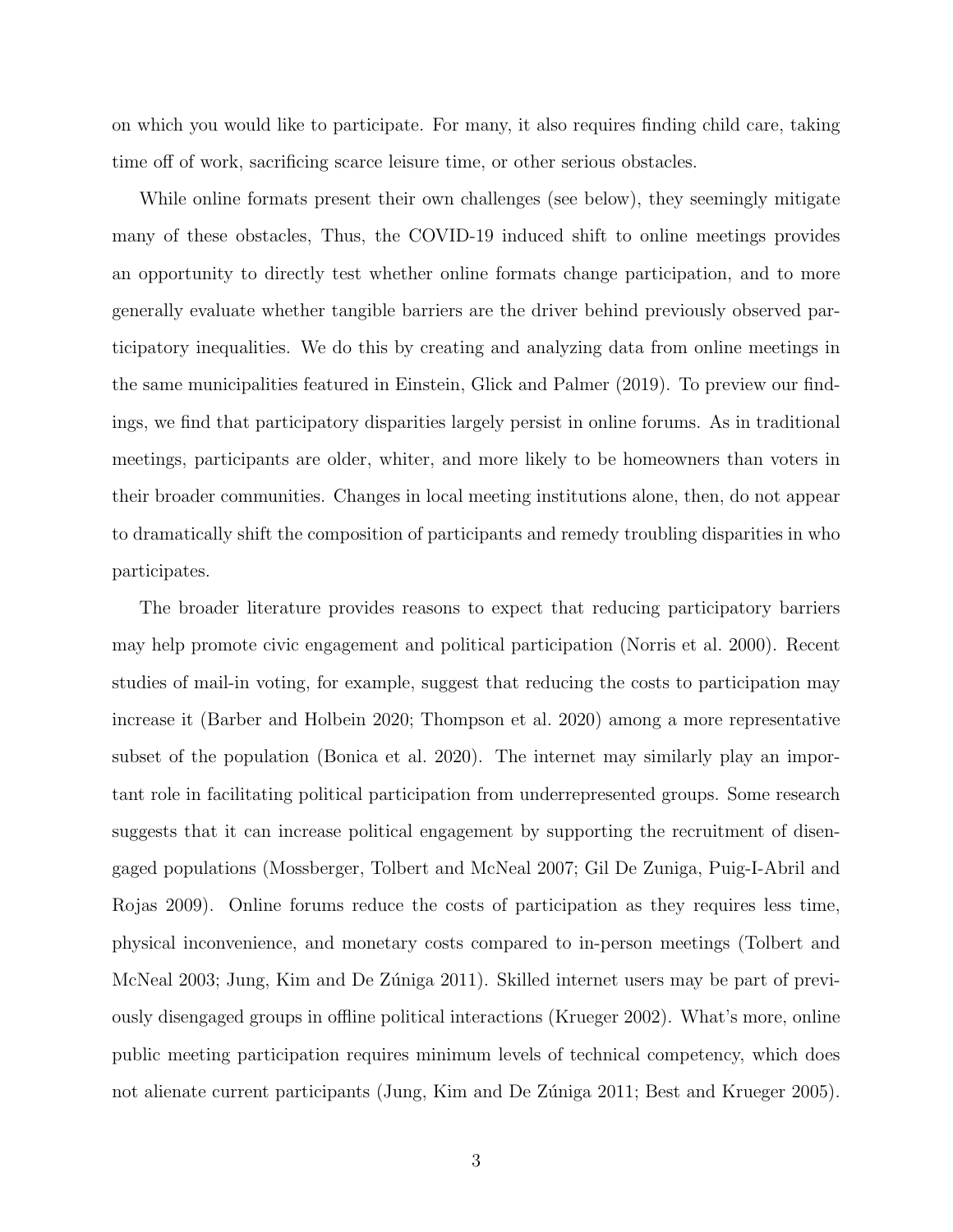Taken in concert, these studies find that making it easier to participate increases overall turnout–in some cases among underrepresented, less privileged, groups.

There is, however, also reason to doubt that changes to meeting institutions can remedy deep inequities in participation. Internet and computing access is not equally available across all communities [\(Anderson and Kumar 2013\)](#page-10-5). Moreover, even if moving online does decrease the *costs* of participation, it does not necessarily increase *interest* or *engagement* with politics—two important drivers of participation [\(Verba, Schlozman and Brady 1995\)](#page-12-5). Evidence from campaigns and voting reveal that outreach efforts that do not tackle interest or engagement gaps often fall short. [Enos, Fowler and Vavreck](#page-11-5) [\(2014\)](#page-11-5), for example, show that Get-Out-the-Vote (GOTV) efforts from campaigns that do not explicitly target lowincome voters can actually increase participatory disparities. [Burden et al.](#page-11-6) [\(2019\)](#page-11-6) find that same-day registration reduces participatory disparities, while early voting may, in fact, exacerbate them–a finding echoed in [Berinsky](#page-10-6) [\(2005\)](#page-10-6). Indeed, many local governments adopted public meetings around land use decisions in an effort to combat the political power of developers—a policy reform that in practice just empowered a different privileged group: older, white homeowners [\(Einstein, Glick and Palmer 2019\)](#page-11-0). What's more, longstanding racism in housing policies [\(Rothstein 2017;](#page-12-6) [Trounstine 2018\)](#page-12-7) may lead to lower levels of trust in government—which, in turn, may depress political participation; simply changing meeting modalities cannot redress longterm distrust.In short, without increasing political interest, engagement, or trust among less privileged groups, reducing the time it takes to participate by moving online may not bring out new voices or improve representativeness.

Definitively disentangling these alternative explanations is confounded by external events: the move to online meetings coincided with a global pandemic and a growing protest movement over racial injustice. It is impossible for us to fully parse out in these longitudinal data whether shifts in participation are due exclusively to institutional changes in the meeting structure or a global change in political participation due to the political, economic, social, and public health context. Indeed, the ongoing public health and economic crises had dispro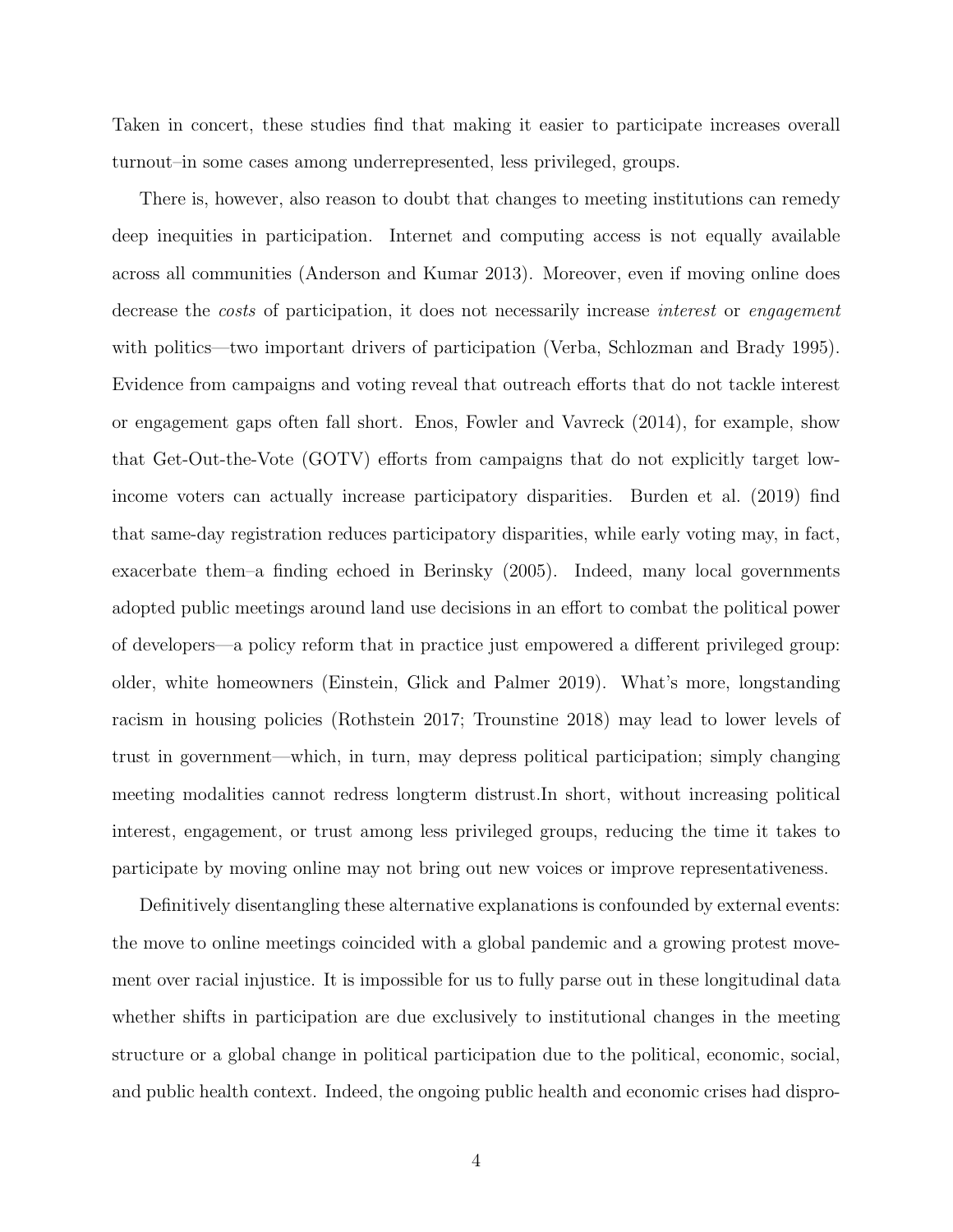prtionate impacts on renters, lower-income individuals, and Black, Hispanic, and indigenous people. These effects may have dramatically reduced these groups' time and capacity to engage in any kind of political participation, including online forums. As a countervailing force, growing public interest in promoting racial justice may have spurred some of those same groups to participate more in online forums than they would have otherwise.

Even without being able to fully separate the causal effect, we believe these results offer scholars and policymakers important insights. The shift to online meetings does not appear to significantly worsen disparities—despite the digital divide. But, it also does not improve representation—even in the face of the broader political mobilization of groups traditionally underrepresented at local political meetings. Disparities are still substantial despite easy, low-cost participation and high levels of general excitement about local politics. Our evidence shows that reformers concerned about demographic disparities and skews in what government hears should not rely on online meetings as a solution. More generally, it suggests that practical barriers are not the primary source of participatory disparities and that other attempts to improve participation through logistical solutions are unlikely to make a big impact.

#### Housing Meetings

We focus on public planning board and zoning board meetings in 97 cities and towns in Eastern and central Massachusetts. These meetings shape the allocation of new housing units. Because of stringent land use regulations in the United States, most housing proposals involving the construction of more than one unit of housing must go through a rigorous approval process before a planning or zoning board; these meetings typically invite members of the public to participate. Previous research has shown that these participants are advantaged relative to their communities across a variety of traits. Moreover, they are overwhelmingly opposed to new housing—depressing the construction of new units, especially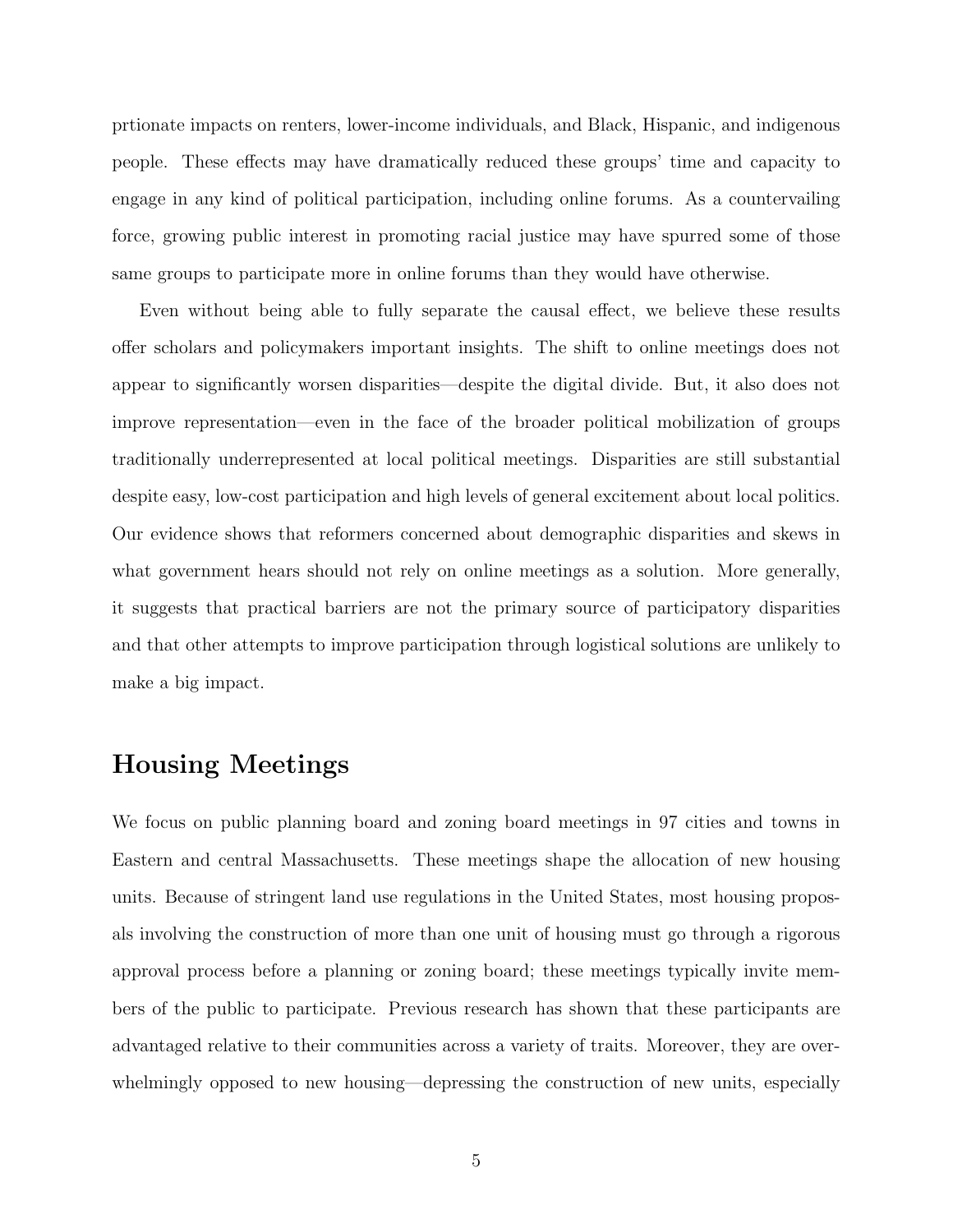in privileged places. These neighborhood meetings consequently have a profound impact on overall housing supply and access to housing in high-opportunity places [\(Einstein, Glick and](#page-11-0) [Palmer 2019\)](#page-11-0).

Understanding whether online meetings change these problematic dynamics is thus of enormous substantive importance. What's more, there are methodological advantages to focusing on these meetings. Because [Einstein, Glick and Palmer](#page-11-0) [\(2019\)](#page-11-0) studied these same communities, we are able to use their data as a benchmark against which we measure political participation in online forums. As [Einstein, Glick and Palmer](#page-11-0) [\(2019,](#page-11-0) see for demographic profiles) explain, while these communities are geographically limited, they constitute a mixed set of people and places, including homogenous and affluent communities, diverse and deindustrializing milltowns, dense inner-core suburbs, and more outlying and rural areas. Massachusetts offers significant advantages in studying participation in public meetings: a wide swath of communities have interpreted state open meeting laws as requiring the inclusion of names and addresses of all participants in meeting minutes [\(Einstein, Glick and Palmer](#page-11-0) [2019\)](#page-11-0). This allows researchers to *precisely* match participants with administrative data.

We built a database of real participants who spoke virtually about proposals for more than one unit of housing between March-September  $2020$  $2020$ .<sup>2</sup> For each participant, we gathered their address and coded their views. We then matched participants' names and addresses to a Massachusetts voter file from L2, which also matched voters to property records and estimated race using an algorithm similar to [\(Imai and Khanna 2016\)](#page-11-7). This allows us to identify demographic characteristics of attendants (including age, race, gender, homeownership, partisanship, registration date). While we sought meeting minutes for the same 97 cities analyzed in [Einstein, Glick and Palmer](#page-11-0) [\(2019\)](#page-11-0), only 87 cities had uploaded minutes as of our data collection.[3](#page-10-8) In some cases, minutes did not report any public comments or participation. We were ultimately able to match participants to voters in 76 cities and towns.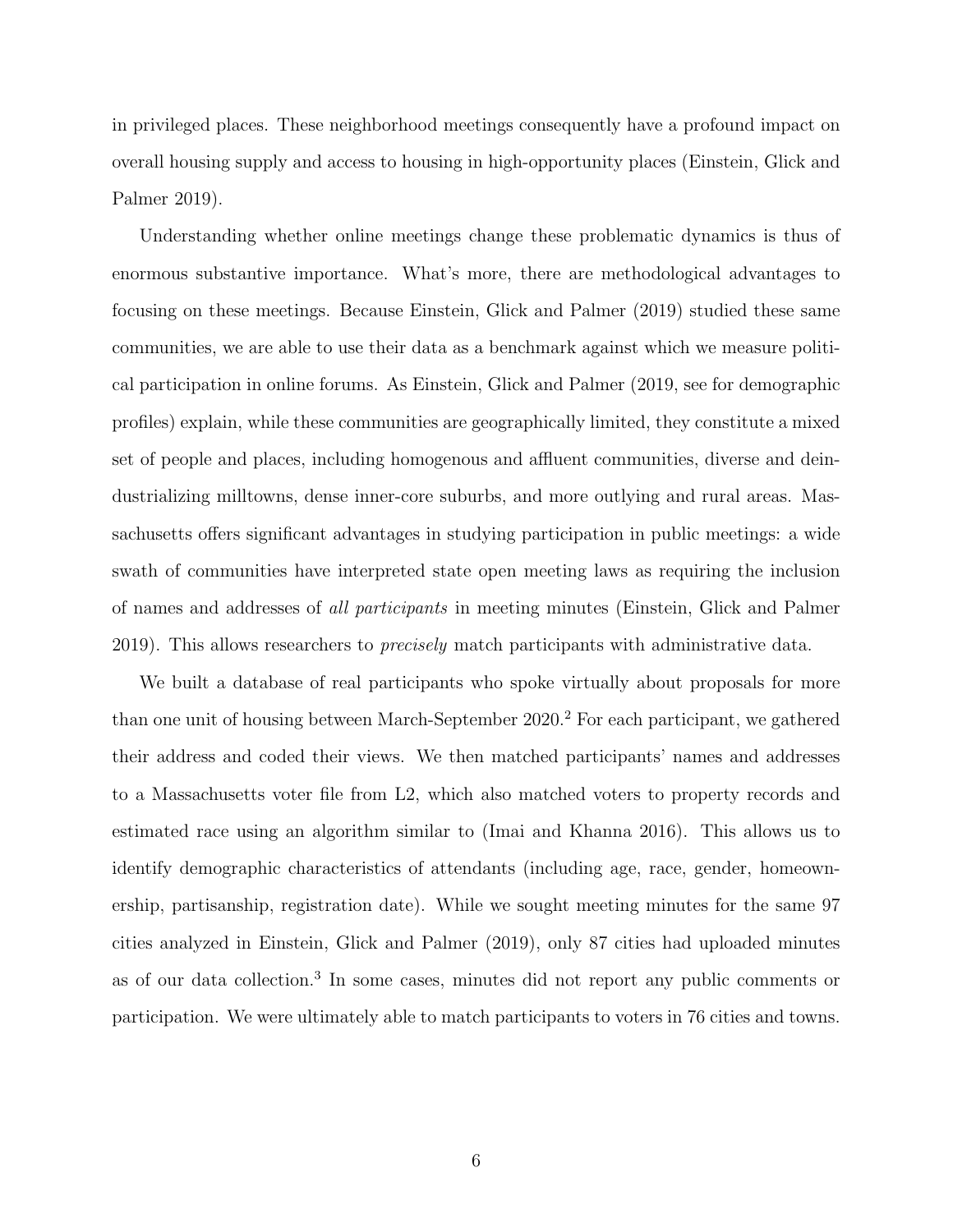### Results

Overall, we were able to match 798 commenters making 1,078 comments to the voter file. Our main result is captured through the very simple demographic comparison in Table 1. Moving housing approval meetings online did not remedy systemic skews in participation. Online meeting participants were more likely to be white (13 percentage points gap), over the age of 50 (22 percentage point gap), and homeowners (25 percentage point gap) than voters in general. These differences are remarkably similar to the in-person disparities [\(Einstein,](#page-11-0) [Glick and Palmer 2019\)](#page-11-0).

[Table 1]

In Table 2, we estimate models using the full voter file to assess the relationship between a variety of traits and participation simultaneously. The dependent variable is an indicator of whether the resident participated in a housing development meeting. We estimate additional models with town level controls (column 2) and town fixed effects (column 3). Consistent with the basic demographic comparisons, white residents, older residents, and homeowners are consistently and significantly more likely to participate. Unlike in the in-person context, partisanship also appears to be a strong predictor of participation in public meetings. Republicans were less likely to participate than Independents and Democrats, all else equal.

[Table 2]

#### What do the Boards Hear in Online Meetings?

In addition to demographic skews in who participates, [Einstein, Glick and Palmer](#page-11-0) [\(2019\)](#page-11-0) show that participants in in-person forums oppose the construction of new housing. We find that online meetings do not change this dynamic. A mere 13 percent of online participants supported the construction of new housing (compared with 14 percent of in-person meeting participants); 61 percent were opposed, and 26 percent expressed neutral views. In Figure 1, we plot the percentage of comments that were supportive of housing proposals by town.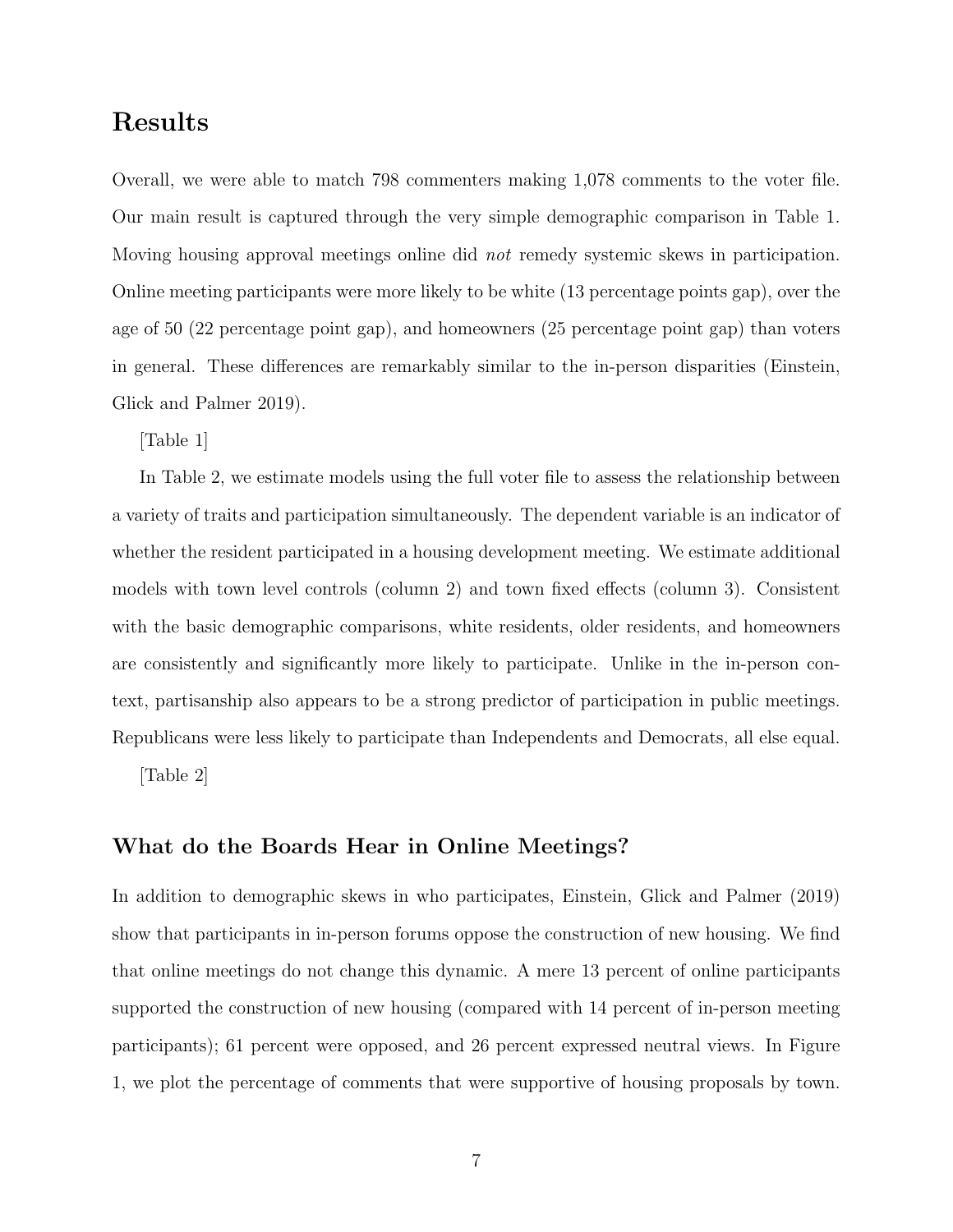Each circle represents a municipality, and the size of each circle corresponds to the number of comments in the data. In two communities, about half of the comments were supportive. In another five places, roughly one quarter of comments were supportive. In the rest, fewer than 20 percent were supportive, and in 14 of the 36 towns, no comments supported development.

[Figure 1]

In Table 3, we investigate which demographic groups, if any, disproportionately support or oppose proposals. Homeowners dominate both the supporters and opponents, though they skew towards opposition. Women in contrast were relatively more likely to support proposals than oppose them. Interestingly, the finding for in-person meetings was the opposite: women who participated skewed toward opposition. Logit models predicting commenters' position based on their traits. Table 4 show that, for the comments we have coded, supporters are less likely to make many comments; as in in-person meetings. Frequent commenters are significantly less likely to support the construction of new housing. We also find that, as in the descriptive data, women are more likely to make supportive comments, and homeowners are less like to do so.

[Table 3]

Notably, the vast majority of comments across all demographic groups are opposed to multifamily housing development. Figure 2 plots the percentage of comments in support of proposed developments by homeownership, race, gender, and political party. Support was low across every category, with a maximum of 21%.

[Table 4] [Figure 2]

#### Conclusion

Our results preliminarily show that online meetings—despite their ostensible convenience are no panacea for eliminating participatory inequalities. While there are some modest differences, the overwhelming finding here is one of similarity between online and in-person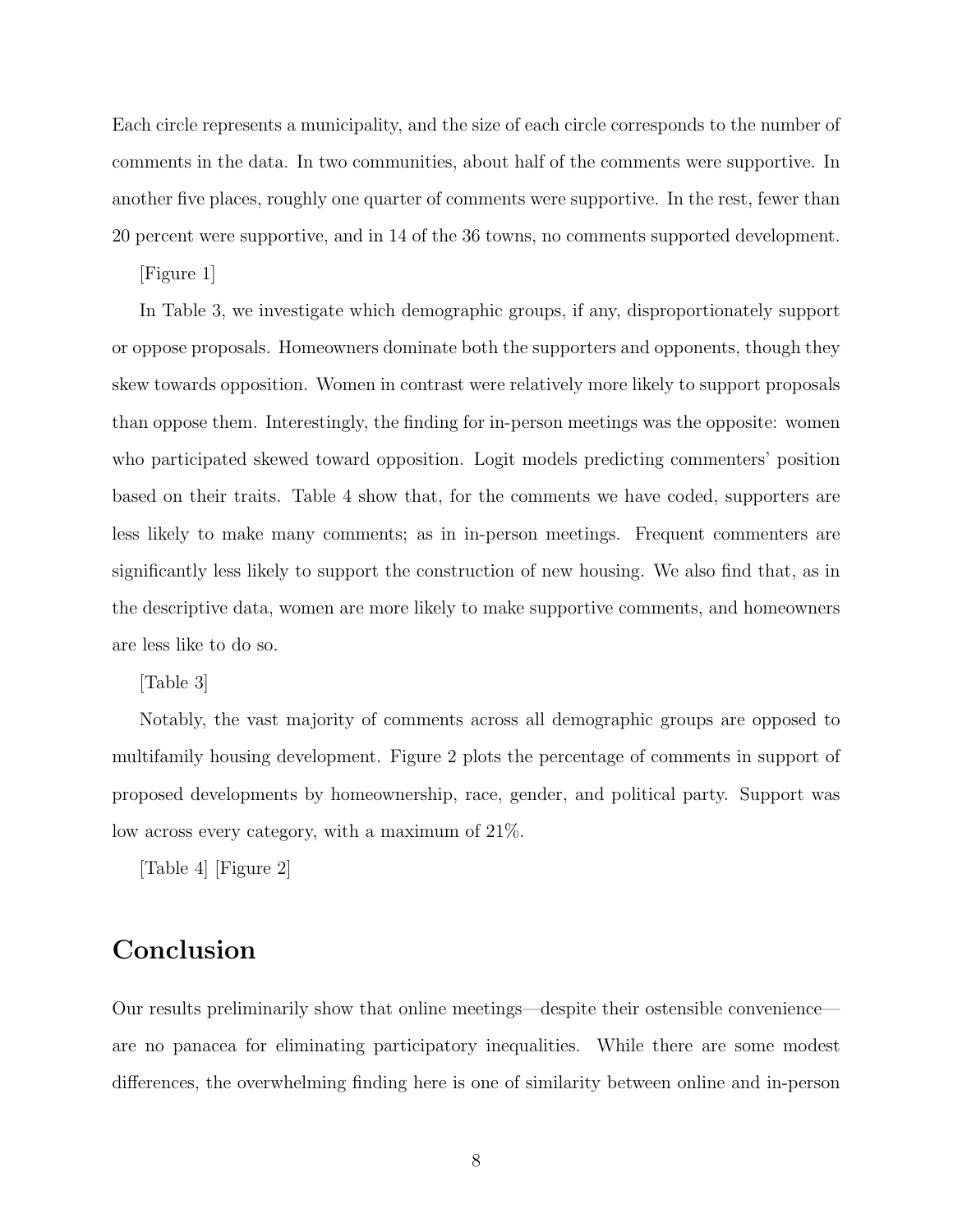forums. Participation gaps remain substantial, and, in some instances, are actually larger. This is especially striking—and disconcerting—given broader societal conversations about racial injustice that coincided with the shift to online meetings. Despite growing public interest in systemic racism in local governments and protests against police brutality, Black, Hispanic, and Asian residents remained essentially unheard. More broadly, it suggests that practical reforms such as changing meeting timing or venue are unlikely to yield more equitable participation without accompanying mobilization that enhances residents' sense of efficacy and interest in meeting proceedings.

There are some glimmers of hope, though, for those who aspire to improve local participatory disparities. Our estimates may represent the high end of inequalities in online forums. COVID-19 placed a disproportionate burden on Black and Hispanic people, and on renters. It also imposed new childcare burdens and other uncertainties on younger families. These are the same groups that are underrepresented in online and in-person participation. It may be as the global pandemic wanes, those groups will have more time and inclination to participate in online forums. More immediately, online forums are new. Many people are likely unaware of their existence, and advocacy groups are likely still developing mobilizing strategies in the physical distancing era. What's more, many of the projects presented at these online forums were already in the pipeline, potentially making them predisposed to the same participatory disparities of the in-person era just via a new channel. Finally, the continued overrepresentation of older residents is certainly troubling from a political equity perspective; however, it offers some reassurance that differences in digital literacy are not massively preventing older residents from participating in online forums.

The limited efficacy of this structural reform does not mean that we should eschew reform in general. For example, online meetings do nothing to address the length of a meeting, which may be a significant dissauder for participation–especially for relatively low interest community residents. A shift to shorter meetings might have a more potent effect.

Importantly, our research just focuses on housing policy. Other policy arenas, especially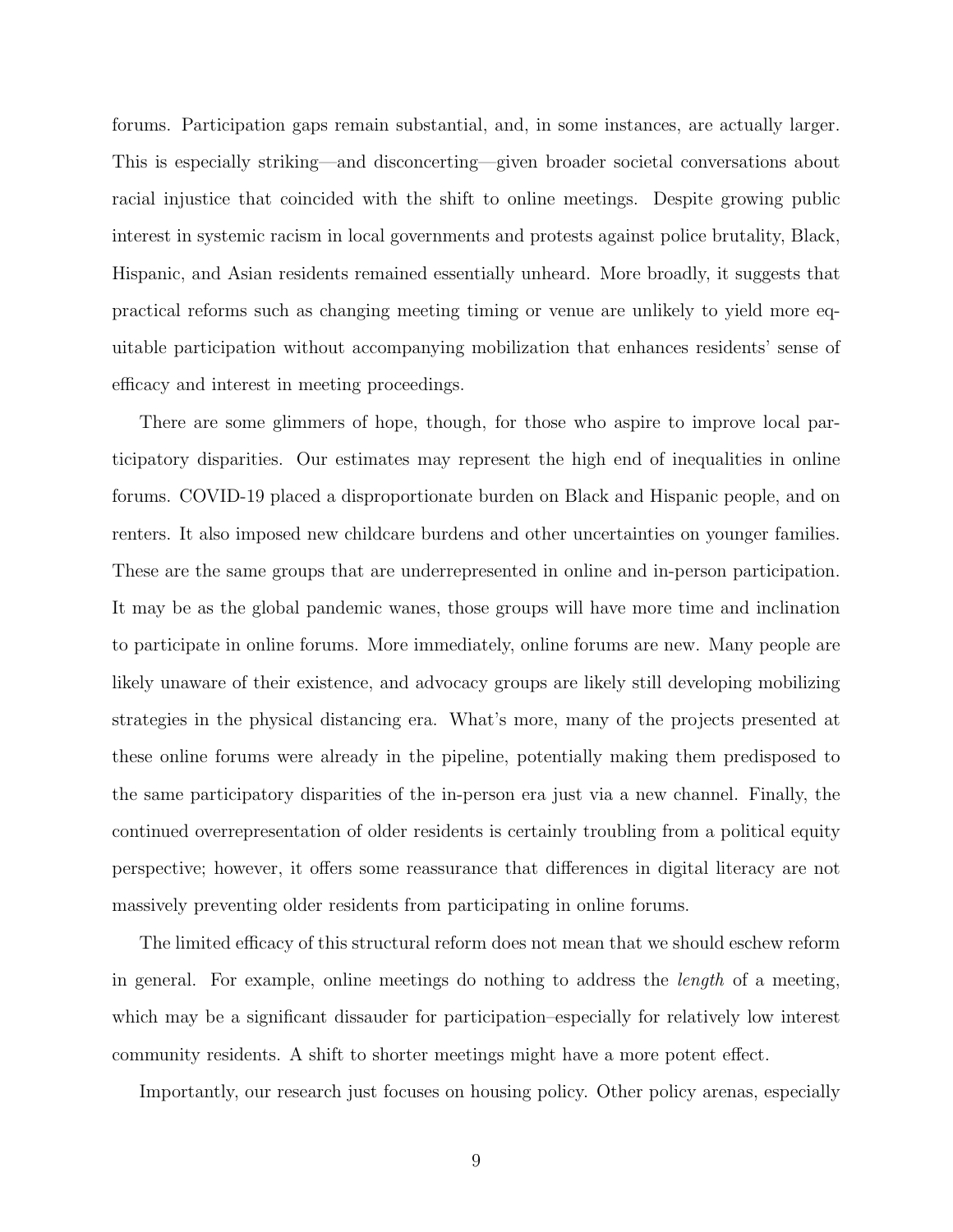those which more naturally attract broader participation, may experience different public meeting dynamics in the Zoom era. Policing and education, for example, may be more amenable to political organization and equitable online participation. Indeed, recent research suggests important differences between public meetings in housing policy and education [\(Collins 2021\)](#page-11-1).

New projects and new strategies both have promise to make online meetings more representative. Changing the meeting format, though, is no substitute for engagement and mobilization by the government and advocacy groups. Simply moving a three-hour zoning board meeting online will not seemingly enhance community members' sense of efficacy or interest in participation.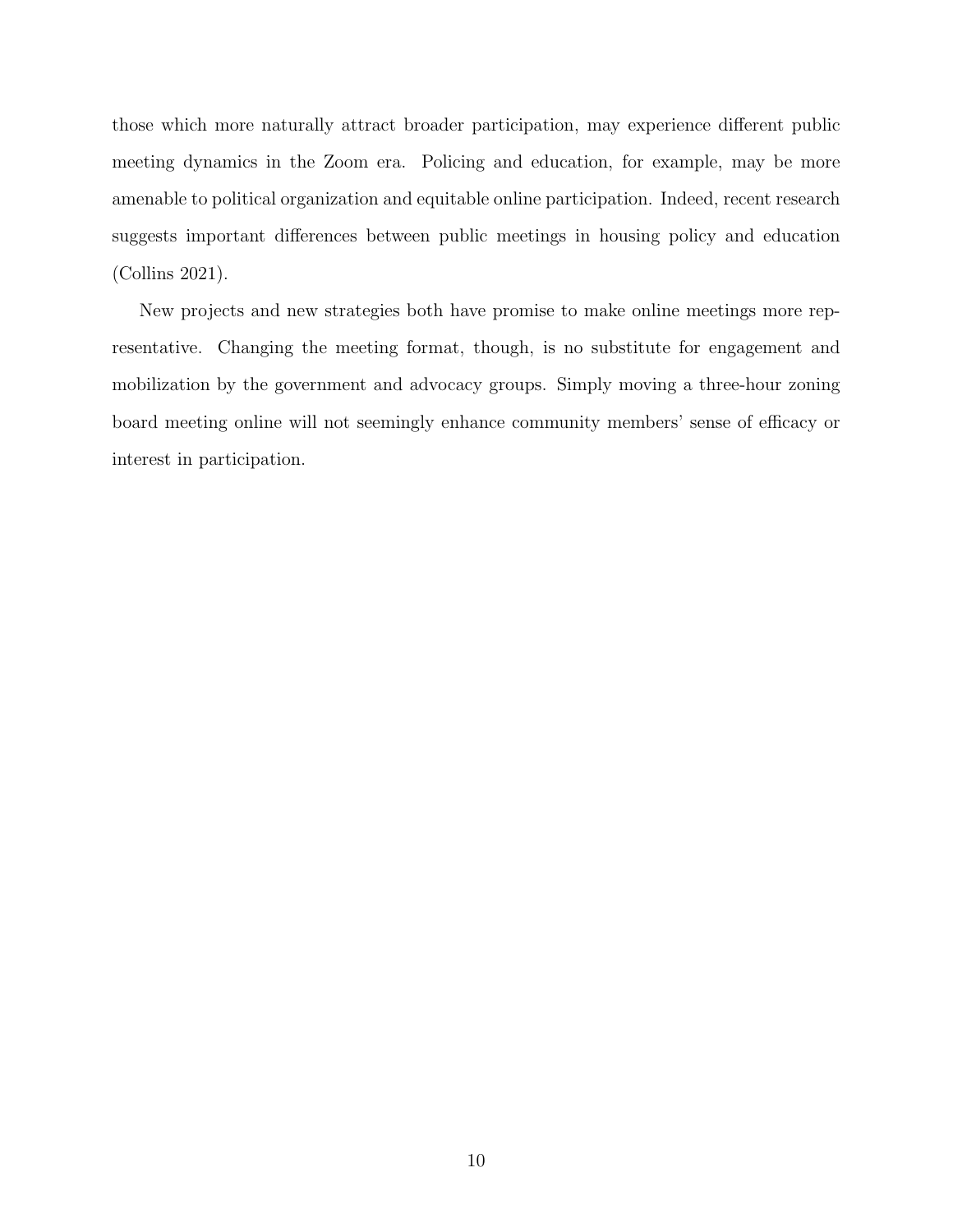### Notes

- <span id="page-10-0"></span>1.<https://www.bostonglobe.com/2021/05/27/opinion/pandemic-taught-us-better-way-do-public-business/>
- <span id="page-10-7"></span>2. Even though Massachusetts imposed a temporary housing moratorium in the late spring, active discussions about housing construction at these meetings continued.
- <span id="page-10-8"></span>3. This 13 percent drop in meeting minute availability between 2017 and 2020 suggests potentially important capacity and transparency obstacles stemming from the COVID-19 pandemic. We include information about the medium in which online meetings were conducted in our appendix.

#### References

- <span id="page-10-2"></span>American Academy of Arts and Sciences. 2020. Our Common Purpose: Reinventing American Democracy for the 21st Century. American Academy of Arts and Sciences Report. Available at [https://www.amacad.org/sites/default/files/publication/](https://www.amacad.org/sites/default/files/publication/downloads/2020-Democratic-Citizenship_Our-Common-Purpose_0.pdf) [downloads/2020-Democratic-Citizenship](https://www.amacad.org/sites/default/files/publication/downloads/2020-Democratic-Citizenship_Our-Common-Purpose_0.pdf) Our-Common-Purpose 0.pdf. Accessed on January 14, 2021.
- <span id="page-10-5"></span>Anderson, Monica and Madhumitha Kumar. 2013. "Digital divide persists evne as lower income Americans make gains in tech adoption.".
- <span id="page-10-1"></span>Barber, Michael and John B Holbein. 2020. "The participatory and partisan impacts of mandatory vote-by-mail." *Science Advances* 6(35):eabc7685.
- <span id="page-10-6"></span>Berinsky, Adam. 2005. "The Perverse Consequences of Electoral Reform in the United States." American Politics Research 33(4):471–491.
- <span id="page-10-4"></span>Best, Samuel J and Brian S Krueger. 2005. "Analyzing the representativeness of Internet political participation." Political Behavior 27(2):183–216.
- <span id="page-10-3"></span>Bonica, Adam, Jacob M Grumbach, Charlotte Hill and Hakeem Jefferson. 2020. "All-Mail Voting in Colorado Increases Turnout and Reduces Turnout Inequality.".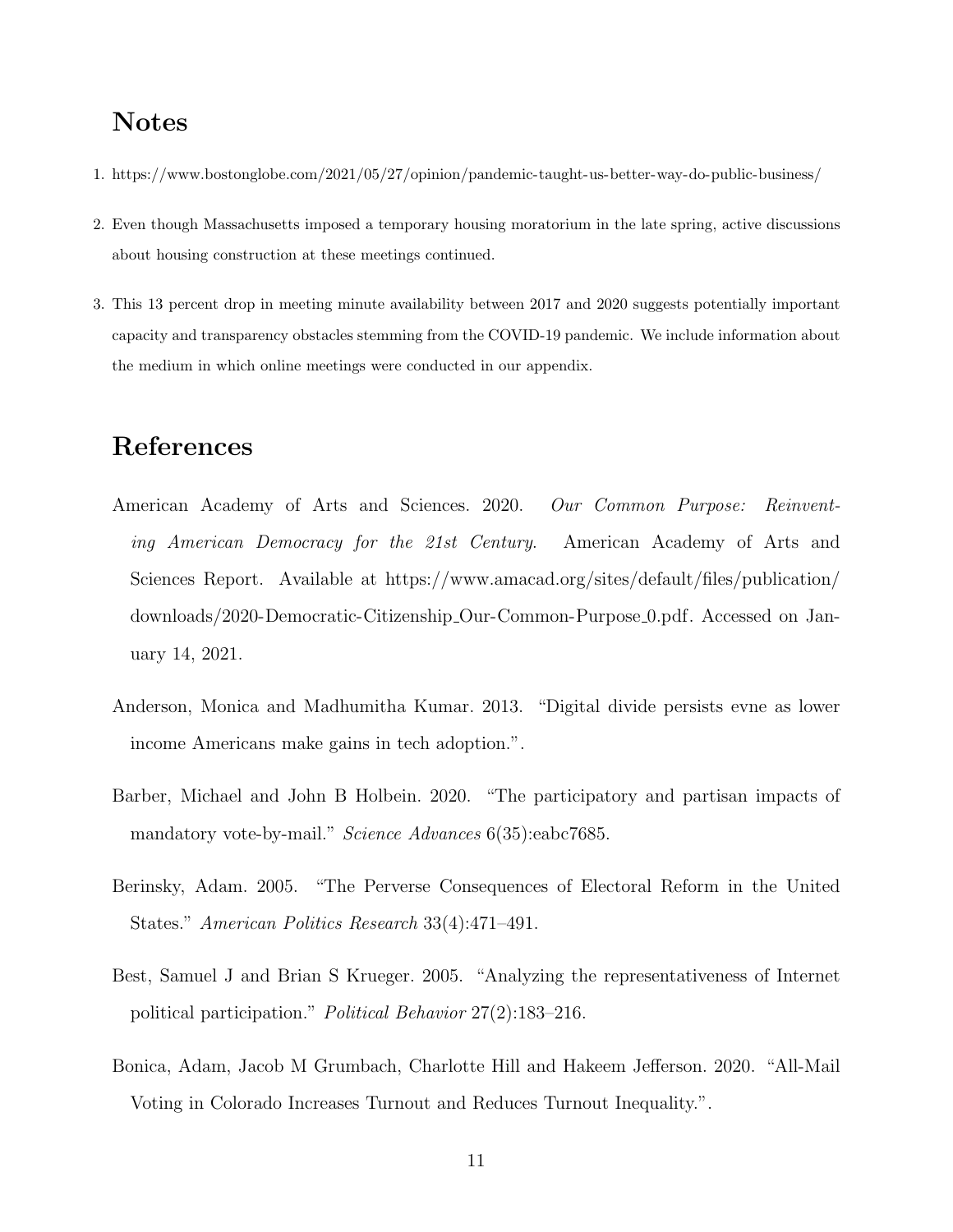- <span id="page-11-6"></span>Burden, Barry C., David T. Canon, Kenneth R. Mayer and Donald P. Moynihan. 2019. "Election Laws, Mobilization, and Turnout: The Unanticipated Consequences of Election Reform." *American Journal of Political Science* 58(1):95–109. Pew Research. Available at [https://www.pewresearch.org/fact-tank/2019/05/07/digital-divide-persists-even](https://www.pewresearch.org/fact-tank/2019/05/07/digital-divide-persists-even-as-lower-income-americans-make-gains-in-tech-adoption/)[as-lower-income-americans-make-gains-in-tech-adoption/.](https://www.pewresearch.org/fact-tank/2019/05/07/digital-divide-persists-even-as-lower-income-americans-make-gains-in-tech-adoption/) Accessed on August 31, 2020.
- <span id="page-11-1"></span>Collins, Jonathan E. 2021. "Does the Meeting Style Matter? The Effects of Exposure to Participatory and Deliberative School Board Meetings." American Political Science Review p. Online First.
- <span id="page-11-0"></span>Einstein, Katherine Levine, David M Glick and Maxwell Palmer. 2019. Neighborhood defenders: Participatory politics and America's housing crisis. Cambridge University Press.
- <span id="page-11-5"></span>Enos, Ryan D, Anthony Fowler and Lynn Vavreck. 2014. "Increasing inequality: The effect of GOTV mobilization on the composition of the electorate." The Journal of Politics 76(1):273–288.
- <span id="page-11-3"></span>Gil De Zuniga, Homero, Eulàlia Puig-I-Abril and Hernando Rojas. 2009. "Weblogs, traditional sources online and political participation: An assessment of how the Internet is changing the political environment." New media  $\mathcal C$  society 11(4):553–574.
- <span id="page-11-2"></span>Hankinson, Michael. 2018. "When do renters behave like homeowners? High rent, price anxiety, and NIMBYism." American Political Science Review 112(3):473–493.
- <span id="page-11-7"></span>Imai, Kosuke and Kabir Khanna. 2016. "Improving Ecological Inference by Predicting Individual Ethnicity from Voter Registration Records." Political Analysis 24:263–272.
- <span id="page-11-4"></span>Jung, Nakwon, Yonghwan Kim and Homero Gil De Zúniga. 2011. "The mediating role of knowledge and efficacy in the effects of communication on political participation." Mass Communication and Society 14(4):407–430.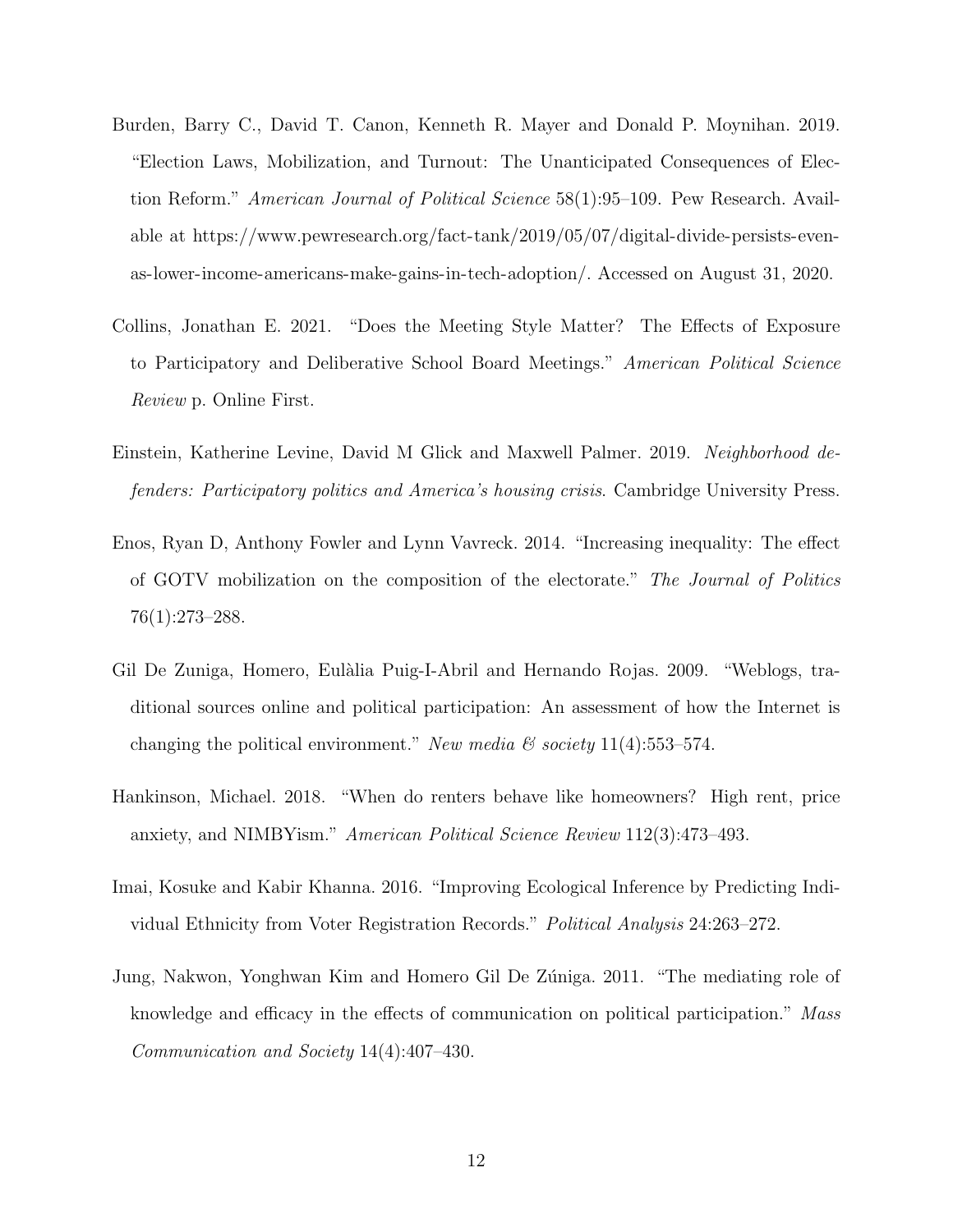- <span id="page-12-4"></span>Krueger, Brian S. 2002. "Assessing the potential of Internet political participation in the United States: A resource approach." American politics research 30(5):476–498.
- <span id="page-12-2"></span>Mossberger, Karen, Caroline J Tolbert and Ramona S McNeal. 2007. Digital citizenship: The Internet, society, and participation. MIt Press.
- <span id="page-12-0"></span>Norris, Pippa et al. 2000. A virtuous circle: Political communications in postindustrial societies. Cambridge University Press.
- <span id="page-12-6"></span>Rothstein, Richard. 2017. The Color of Law. Liveright.
- <span id="page-12-1"></span>Thompson, Daniel M, Jennifer A Wu, Jesse Yoder and Andrew B Hall. 2020. "Universal vote-by-mail has no impact on partisan turnout or vote share." Proceedings of the National Academy of Sciences .
- <span id="page-12-3"></span>Tolbert, Caroline J and Ramona S McNeal. 2003. "Unraveling the effects of the Internet on political participation?" Political research quarterly 56(2):175–185.
- <span id="page-12-7"></span>Trounstine, Jessica. 2018. Segregation By Design. Cambridge University Press.
- <span id="page-12-5"></span>Verba, Sidney, Kay Lehman Schlozman and Henry E Brady. 1995. Voice and equality: Civic voluntarism in American politics. Harvard University Press.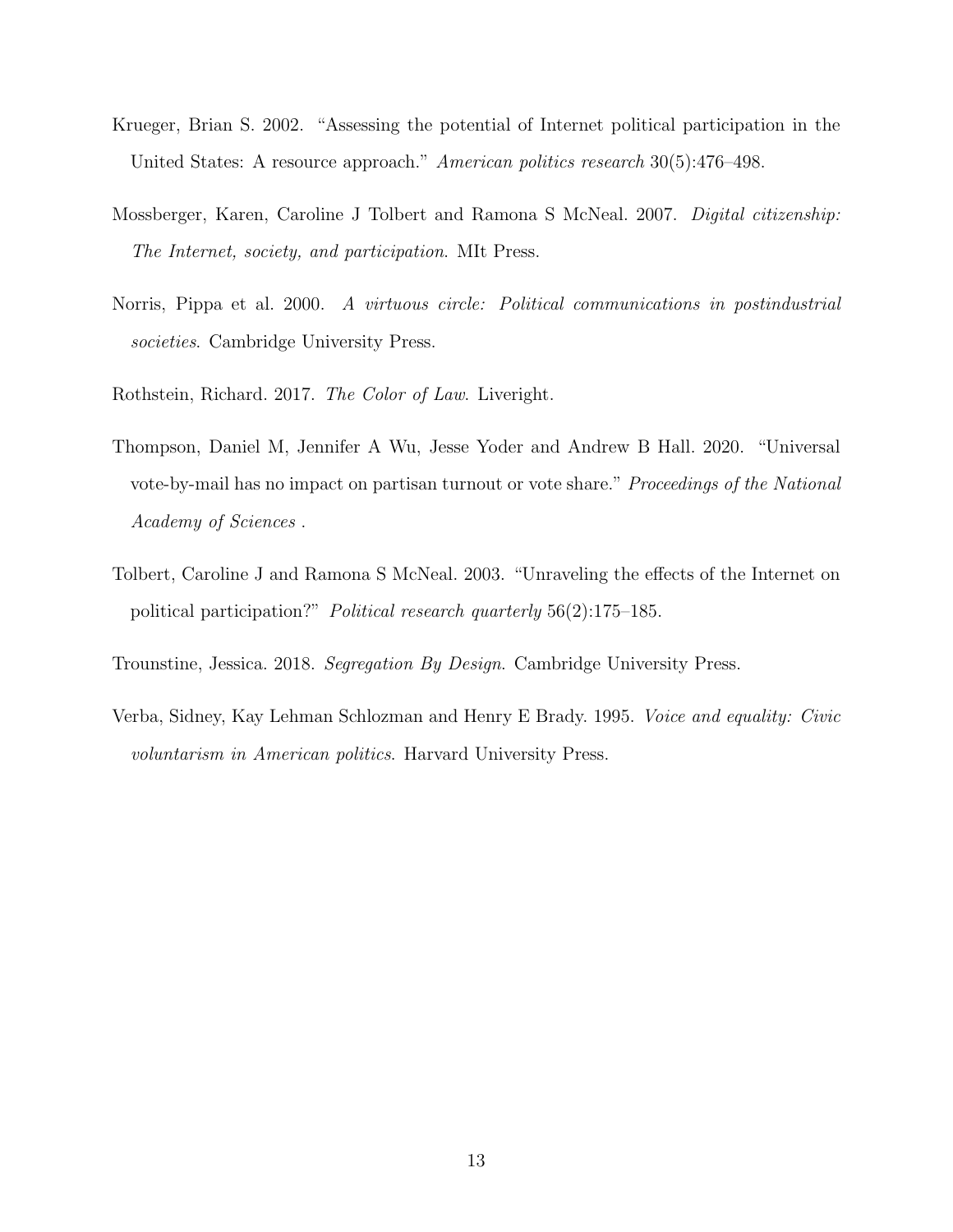## Author Biography

Katherine Levine Einstein is an Associate Professor of Political Science and Assistant Director of Research at the Center for Antiracist Research at Boston University. She has published multiple peer-reviewed journal articles and is a co-author of Neighborhood Defenders: Participatory Politics and America's Housing Crisis (Cambridge University Press). She is a member of the Urban Affairs Review editorial board and a 2021 recipient of the Clarence Stone Scholar Award from the American Political Science Association.

David Glick is an Associate Professor of Political Science at Boston University and a Fellow at the Policy Lab at Brown. He has published in a variety of peer reviewed journals and is a co-author of "Neighborhood Defenders: Participatory Politics and America's Housing Crisis" (Cambridge University Press).

Luisa Godinez Puig is a PhD Candidate of Political Science at Boston University. She has published in Urban Affairs Review, Public Health Reports and Electoral Studies.

Maxwell Palmer is an Associate Professor of Political Science at Boston University. He has published multiple peer-reviewed journal articles on American political institutions, local politics, and representation, and is a co-author of Neighborhood Defenders: Participatory Politics and America's Housing Crisis (Cambridge University Press).